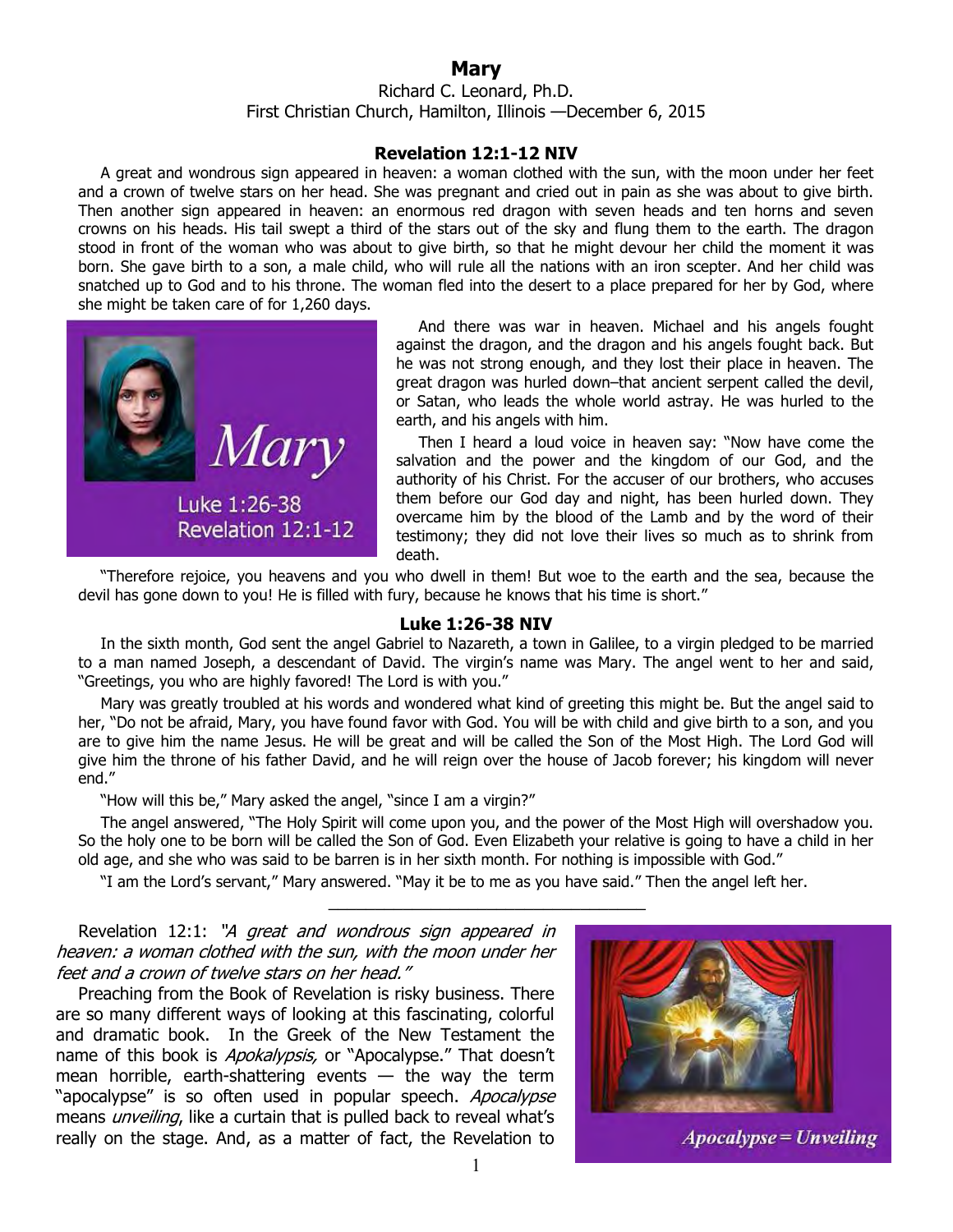John actually is a drama, a great stage production that's meant to unveil, or reveal, the hidden meaning of events that are taking place before our eyes.

Some interpreters who don't understand this think the Revelation to John is a prediction of things still to come, a blueprint for the scenario of "end-time" events. Other scholars see it as a dramatic interpretation of the life and death of Jesus — a kind of re-symbolizing of the story we read in the Gospels. Still others believe the Revelation symbolically portrays things that were happening later in the first century, when John received his vision from Jesus. As to my take on it, I tend toward that third view. But, like many parts of the Bible, the Revelation can be looked at from a number of angles with great profit to our Christian walk and our understanding of God's purpose.

It's not a good idea, then, to be dogmatic about one's own particular interpretation of the Revelation to John, because God is full of surprises. As Paul said, "Now we see in a mirror dimly, but then face to face" (1 Corinthians 13:12). When even the most highly trained theological experts stand before the face of their Maker, it's likely they'll all find out they were wrong about *something* in the Book of Revelation. The Lord has



made many things quite plain to us, but there are other things that remain mysteries. As Moses says in Deuteronomy 29:29, "The secret things belong to the Lord our God; but the things that are revealed belong to us and to our children for ever, that we may do all the words of this law." God tells us *what* we need to do to be faithful to his calling and his covenant, but he doesn't always explain a lot about *himself* or what goes on in his own mind. As Paul, again, asks, "Who has known the mind of the Lord, or who has been his counselor?" (Romans 11:34). We can't be cocky about these mysteries of God, like the little old Scottish lady I heard about who started learning Hebrew in her nineties because, she said, "When I meet the Lord I don't want to have to speak through an interpreter."

 So when we take on the Book of Revelation it's wise to remember that it belongs in that category of "the secret things that belong to the Lord our God," to which Moses referred. That's especially true for us who live in the twenty-first century, in a different era and culture from the people who first heard those ancient words. We have another way of looking at things, a way conditioned by our scientific and technological worldview. We tend to look at things on the material surface, and not penetrate beyond into the non-material reality behind them. That means some things are *lost to us* that were probably quite clear to the people in the seven churches to whom John sent his letter, the Revelation that Jesus had given him. Those folks probably had the key to understanding what the book meant, but almost two millennia later we've lost that key. In fact, I think it was lost very early on in the history of the church, so people began to devise their own keys to fit the conditions of their own times, and that process is still going on.

Yes, it's risky business to take on the Book of Revelation. But, as they say, "Fools rush in," and today we're going to have a go at the passage that we read from Revelation  $12 -$  the passage about the woman that gives birth to the child who is taken up to the throne of God. If we can say anything dogmatic about the Book of Revelation, we can say that it's a story full of dramatic and vivid word-pictures. And when we read Revelation 12 along with the account of Mary the mother of Jesus, in Luke 1, it doesn't take a rocket scientist to figure out that there's some connection between these two very different parts of the New Testament. So let's look at these two passages together and see what we come up with.

Let's begin with Luke. Elizabeth, Mary's relative, had miraculously become pregnant in her old age - just like Sarah, Abraham's wife. Elizabeth's baby would be John the Baptist, the forerunner of the Messiah. And in her sixth month the angel Gabriel appears to Mary, a teen-age girl from Nazareth, with an astounding message: She's to become the mother of the Son of God, the Messiah for whom the Israelites have been hoping all these centuries!

Now picture this scene, if you will, in kind of everyday terms. Here's this little Jewish girl called Miriam (that's Mary in Hebrew), just puttering around her mother's kitchen — because although she's betrothed to Joseph, they haven't started living together yet — and perhaps grinding some grain, or stirring up dough for a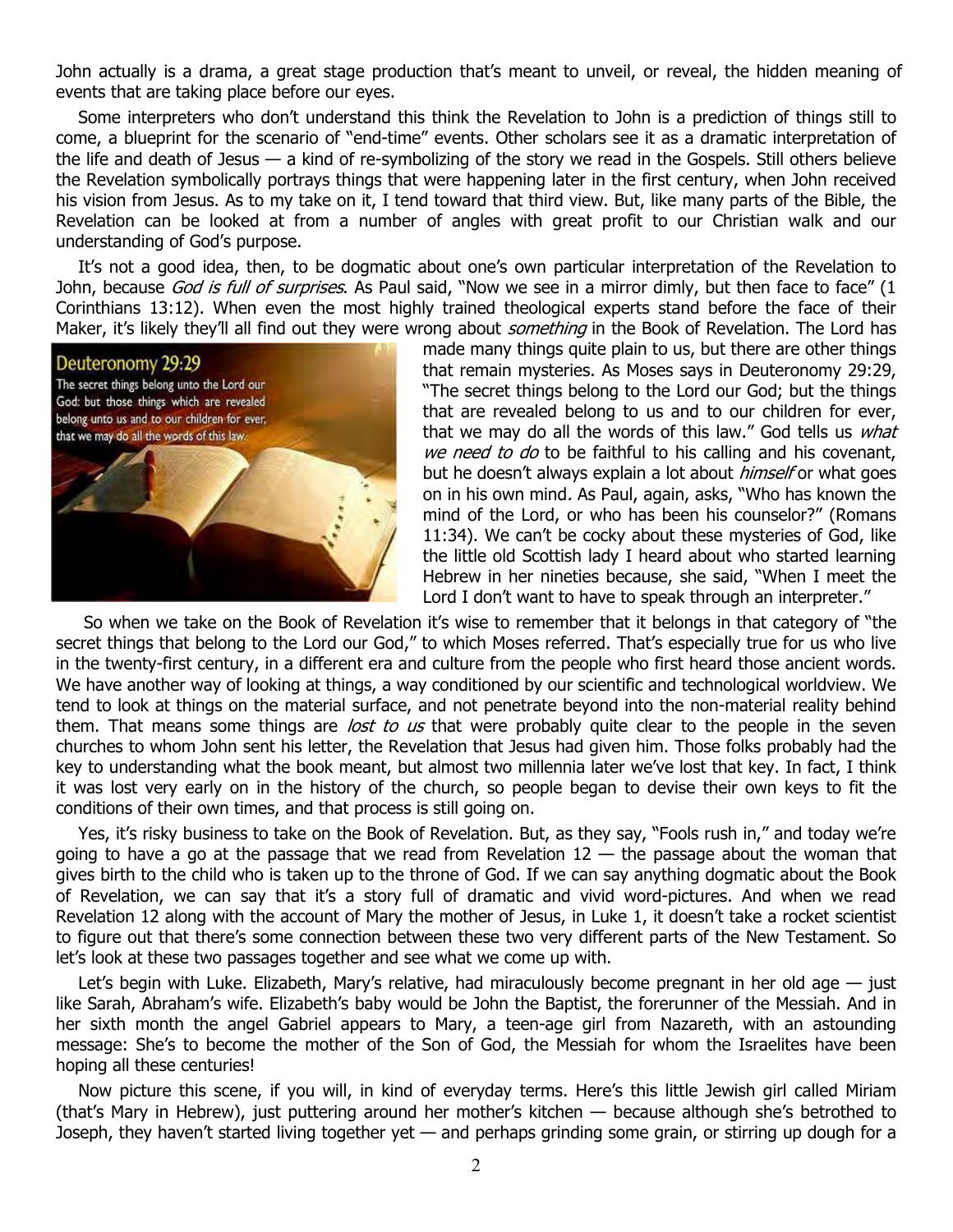loaf of bread. She's just minding her own business, not expecting any great happening today because nothing much ever happens here in Galilee. And certainly Miriam's not expecting any important visitors. But now comes this *angel Gabriel*, a messenger whose name means "strong man of God," and says, "Hail, O favored one, the Lord is with you!"

I have to ask you, folks, how would you react if this happened to you? I suppose there might be times when we'd be really glad if an angel showed up. Imagine, ladies, you've gone to visit a friend in a nearby town and you're driving home alone on a dark, rainy night on an unfamiliar road and BLAM! there goes a tire! You work the car over to the shoulder and stop, and fumble around in your purse for the cell phone. At last you find it, and — "O dear, the battery's down! I can't get a signal. What do I do now?" I bet you that's one time you'd be thrilled to meet an angel.

But suppose we're safe at home, just going about our usual routine, and suddenly an angel shows up and says, "Hail, O favored one, the Lord is with you!" We might have one of two



"Greetings, you who are highly favored! The Lord is with you."

reactions — after we get over our shock. We might say, "Well, it's about time I got the recognition I deserve. It's about time God put his stamp of approval on me, after all I've done for him." Or we might have a quite different response: "Uh oh, this could be trouble. God wants me to do something. Something big. I mean, it's great to be a Christian, but if God's picked me out for a special mission  $-$  I don't know about that!"

Mary didn't have either of these reactions. In fact, Luke says she "was greatly troubled at his words and wondered what kind of greeting this might be." When God gets ready to tell you something it's a good idea not to decide in advance what he's supposed to say. So Mary waits, and wonders.

 Gabriel continues. "Do not be afraid, Mary, you have found favor with God. You will be with child and give birth to a son, and you are to give him the name Jesus. He will be great and will be called the Son of the Most High. The Lord God will give him the throne of his father David, and he will reign over the house of Jacob forever; his kingdom will never end."

Now fade out from Luke's scene, set in earthly Nazareth. Fade in with John's scene, set in heaven! Well, I think it's the same scene, as viewed from the perspective of God's long-range plan. And let's remember that from the standpoint of the New Testament heaven isn't some far-away place, but the reality of God interlaced with our life here and now. The Revelation, or Apocalypse, is going to *unveil* something that's true about our world, not some other world.



A great and wondrous sign appeared in heaven: a woman clothed with the sun, with the moon under her feet and a crown of twelve stars on her head.

"A great and wondrous sign appeared in heaven: a woman clothed with the sun, with the moon under her feet and a crown of twelve stars on her head. She was pregnant and cried out in pain as she was about to give birth" (Revelation 12:1-2). Reading further, we learn that the woman gives birth to a son who will rule the world, and be taken up to the throne of God — just as Gabriel told Mary that her child would be "the Son of the Most High" who would rule over Israel in a reign that would never end.

But who is this mysterious woman, "clothed with the sun, with the moon under her feet and a crown of twelve stars on her head"? Does this ring a bell? Do you remember the story of Joseph in the Old Testament, and the dream he described to his brothers: "Behold, the sun, the moon, and eleven stars

were bowing down to me" (Genesis 37:9) — obviously, a reference to his father Jacob and his wife, and their sons, the house of Israel with its tribes. Now we see this woman in heaven described in the same way. So, who is she? Yes, on one level she's that humble peasant girl from Nazareth who, one day, received an angel from the Lord. But viewed from another angle she becomes all Israel, the people God chose to bear his name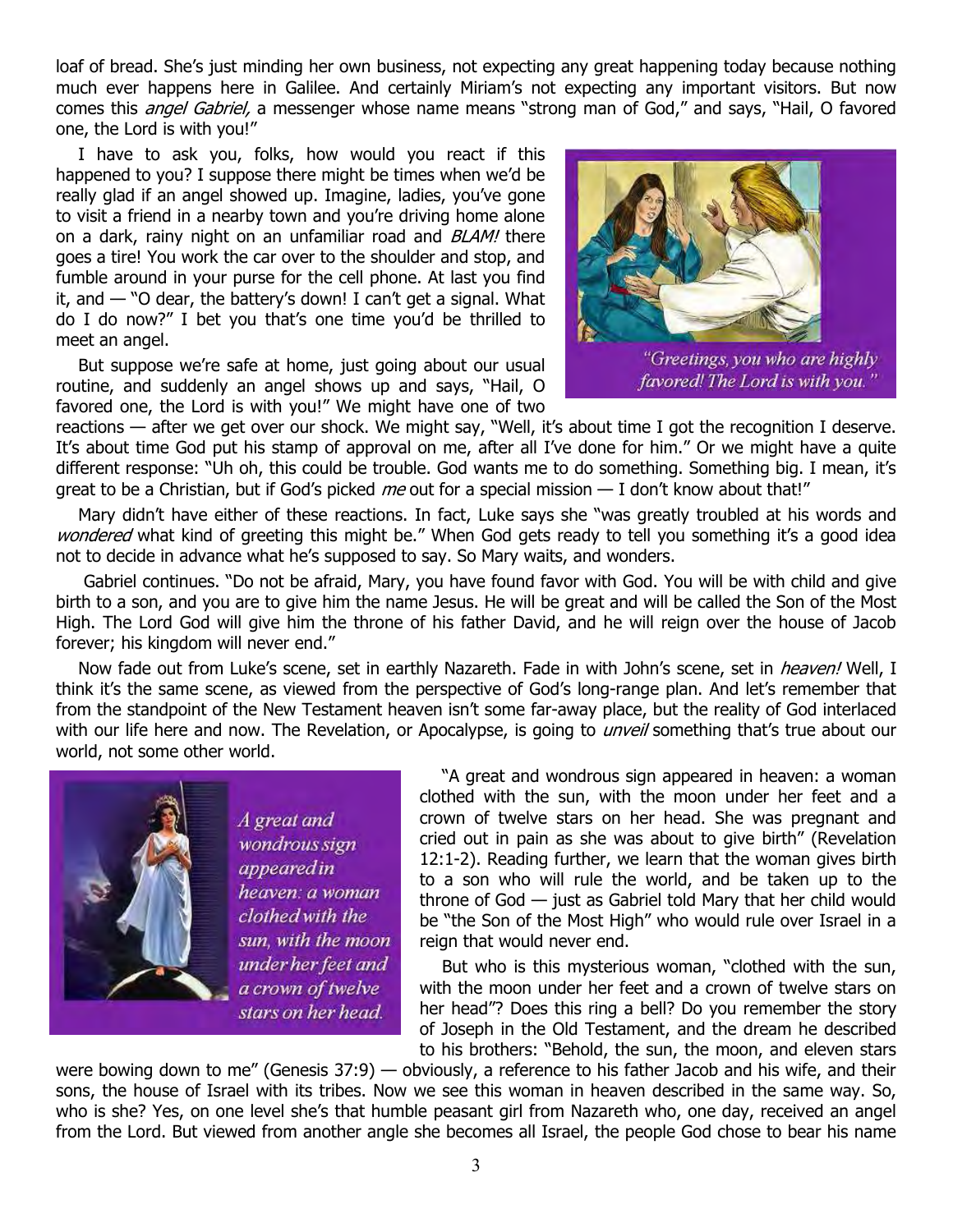and bless all peoples of the earth. Or rather, she becomes the *faithful* Israel through whom the Lord continues to work, even though its leaders have turned aside from God's true calling. And out of this faithful Israel will come the One who is to rule on the throne of David — God's Messiah.

The curtain comes down on the heavenly stage and rises again on the scene in Nazareth. The angel has just told Mary what is to happen to her. "How can this be?" she asks. "I'm not yet living with my husband." Gabriel has an answer. "The Holy Spirit will come upon you," he declares, "and the power of the Most High will overshadow you. So the holy one to be born will be called the Son of God. . . . For nothing is impossible with God."

That's good enough for Mary. "I am the Lord's servant," she replies. "May it be to me as you have said." I like the older translation better; it has such a "ring" to it: "Behold the handmaid of the Lord; be it unto me

according to thy word." None of this "Uh oh, God wants me to do something difficult . . . maybe you could pick somebody else?" Humble Miriam, the young mother of our Lord Jesus, has become for us the paradigm of God's willing servant, ready to answer his call to some special task even though it might cost her greatly.

Could Miriam even begin to imagine, in that moment, what it would cost her? Perhaps she began to get an inkling of it when she and Joseph took the baby Jesus up to Jerusalem to be presented in the Temple, and she heard old Simeon's word to her: "Behold, this child is set for the fall and rising of many in Israel, and for a sign that is spoken against (and a sword will pierce through your own soul also), that thoughts out of many hearts may be "I am the Lord's servant. May it be to me as you have said."



revealed" (Luke 2:34-35). Yes, it would cost young Miriam a lot to be the mother of the Messiah; traditional Catholic piety, for example, recognizes the "Seven Sorrows of the Virgin Mary," the greatest and last being when the body of her son was laid in his tomb. But could she anticipate what difficulties lay ahead for her when she uttered these simple words? "I am the Lord's servant. May it be to me as you have said." Nevertheless, she said them. And, whether or not we understand all that may lie ahead for us when we answer the Lord's call to serve him, we may still respond as Mary did, knowing that "nothing is impossible with God."

 The screen fades over to heaven once more, and we see a picture of what lies ahead for the woman and her child. "Then another sign appeared in heaven: an enormous red dragon with seven heads and ten horns and seven crowns on his heads. His tail swept a third of the stars out of the sky and flung them to the earth.

Then another sign appeared in heaven: an enormous red dragon with seven heads and ten horns and seven crowns on his heads



The dragon stood in front of the woman who was about to give birth, so that he might devour her child the moment it was born" (Revelation 12:3-4). Seven heads, ten horns, seven crowns — interpreters have tried to link these with successive Roman rulers, or even with various Jewish authorities, all viewed as the instruments of the dragon, "that ancient serpent called the devil, or Satan, who leads the whole world astray" (Revelation 12:9). To all evil and earthly authorities the son of this woman is a threat, for his righteous and peaceable way will destroy their power in the end.

But why is *this* dragon *red?* The Gospel of Matthew tells us that the first of these evil authorities who feared the birth of this child was King Herod, known as Herod the Great. Herod was an Idumean, or Edomite, whose family had been

converted to Judaism. The name *Edom* is the Hebrew word for the color *red*. It was this *red dragon*, King Herod, who slaughtered the innocent children of Bethlehem, thinking to rid himself of a rival to his throne. As John says, "The dragon stood in front of the woman who was about to give birth, so that he might devour her child the moment it was born." Well, that's a theory that may or may not have something going for it. The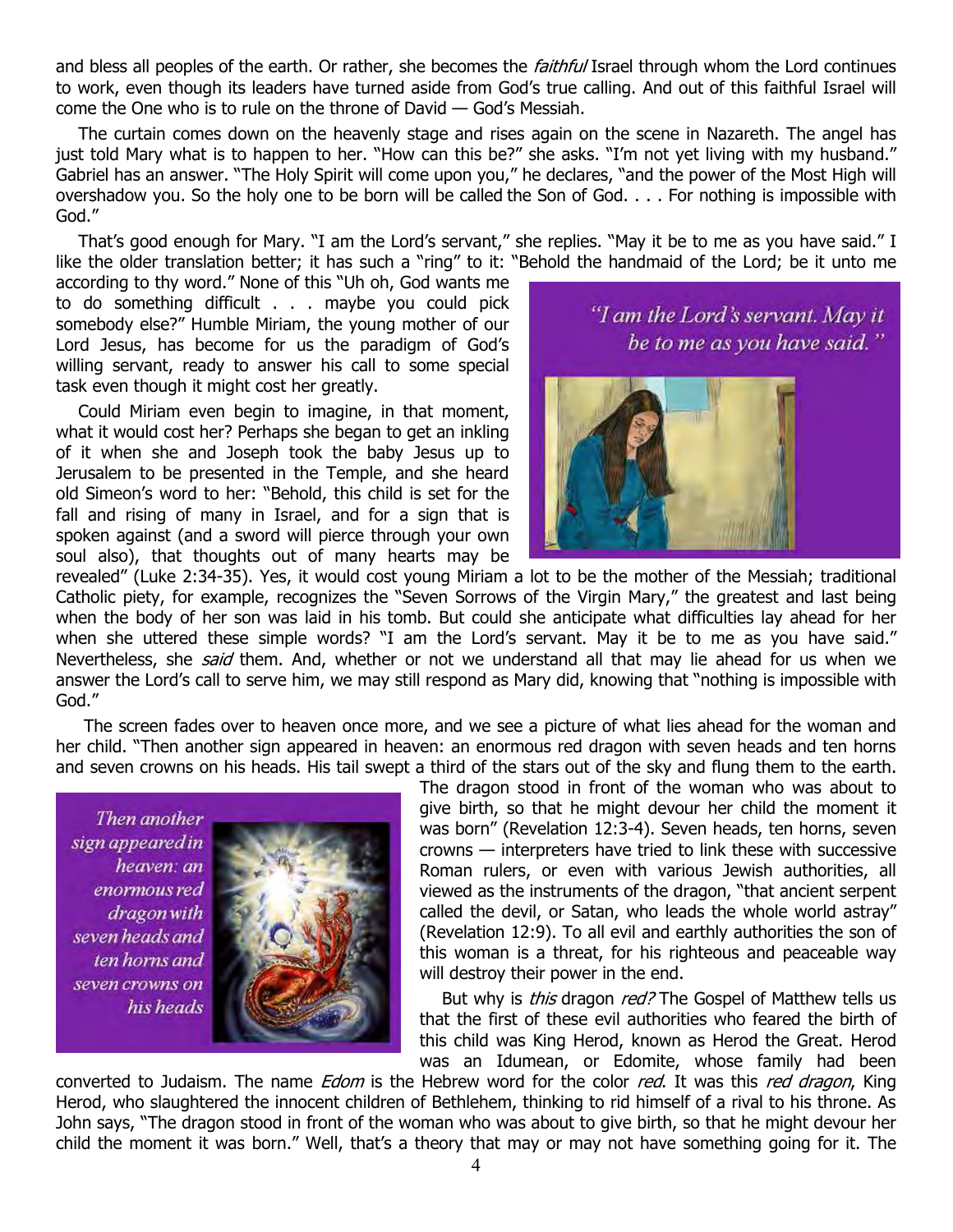dragon and his minions take many forms in their unceasing, but futile, effort to destroy the Son of God. We see the dragon at work today — in our media, our schools, our politics, our courts, even public places where violent terrorist acts occur — doing all he can to stamp out the Christian faith and the testimony of Jesus. And

the witness of the Book of Revelation, and that of all Scripture, is that he will never succeed, for "at the name of Jesus every knee will bow . . . and every tongue confess that Jesus Christ is Lord, to the glory of God the Father" (Philippians 2:10-11). The dragon will not prevail, says our heavenly drama, even though "he is filled with fury because he knows that his time is short."

Flash back to Bethlehem, where the "red dragon," Herod, tries to destroy Jesus, the newborn King. He fails, for Jesus is to die another way  $-$  on the cross, giving his life as a ransom for many. Jesus grows up in Nazareth, begins to preach the kingdom of God and heal the sick, confronts the false leaders of his community with their hypocrisy, and fulfills his calling as the Servant of the Lord by laying down his life in Jerusalem — only to be raised



again from the dead and taken up to heaven, vindicated as "both Lord and Messiah," the Son of God whose resurrection is the first beachhead on earth of God's promised new creation.

Viewed from the perspective of heaven, this all happens immediately, since it was God's plan from the beginning. The Revelation covers it in just one verse about the woman: "She gave birth to a son, a male child, who will rule all the nations with an iron scepter. And her child was snatched up to God and to his throne"



She gave birth to a son, a male child, who will rule all the nations with an iron scepter. And her child was snatched up to God and to his throne.

(Revelation 12:5). Why does John do this? Because, if you read the Gospel of John, you hear Jesus say, "Now is the judgment of this world, now shall the ruler of this world be cast out; and I, when I am lifted up from the earth, will draw all men to myself" (John 12:31-32). He's speaking of his crucifixion, but his "lifting up" on the cross is also his "lifting up" in resurrection triumph over the evil authorities of the world. For John, it's almost as though the crucifixion and resurrection of Jesus are one and the same. Early Christian theologians sometimes spoke of the crucifixion as a trick God played on the devil, to make him think he had won the battle — when, in fact, he had lost the battle when the Son of God was "lifted up" on the cross, and the woman's child "was

snatched up to God and to his throne." In the cross the deceiver was deceived.

So now the dragon knows his time is short, and in his fury he makes things as tough as possible for the woman. As a result, the Revelation tells us, "The woman fled into the desert to a place prepared for her by

God, where she might be taken care of for 1,260 days." What does *this* mean? Remember, I suggested that this woman, in the Book of Revelation, isn't just Miriam, the peasant girl from Nazareth. She's a picture of God's faithful Israel, those who respond to the gospel of the kingdom of God. And, for John and the other apostles, that faithful Israel is none other than the Christian church, those who believe in Messiah Jesus. When the Jews revolted against Rome in the latter part of the first century, and the Roman armies laid siege to Jerusalem, the Christians fled the city and took refuge in the wilderness east of the River Jordan — exactly as Jesus had warned them to do: "When you see Jerusalem surrounded by armies, then know that its



armies, then know that its desolation has come near. Then let those who are in Judea flee to the mountains." -- Luke 21:20-21